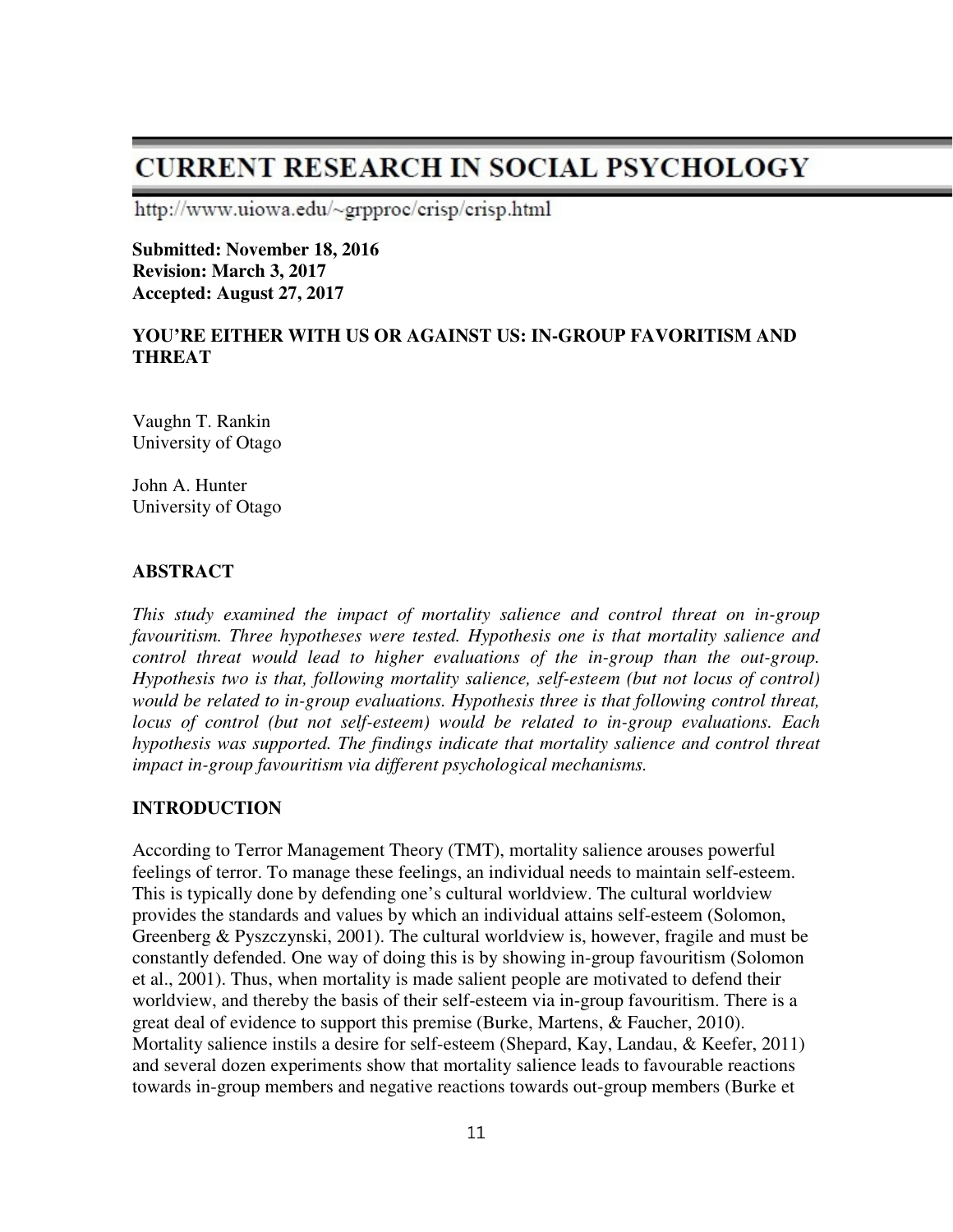al., 2010). Moreover, such findings tend to dissipate when self-esteem has been artificially bolstered or is dispositionally high (Harmon-Jones et al., 1997).

Most research conducted from the perspective of TMT has emphasized self-esteem as the motive underlying in-group favouritism (Burke et al., 2010). Others, however, have argued that mortality salience may impact on constructs other than self-esteem, and that threats to such motives can produce effects that are 'theoretically equivalent' (Martens, Burke, Schimel  $& Faucher, 2011, p. 6$ . In so far as the time and means by which people die (outside of suicide) are largely beyond their control, a prime motive in this regard is the desire to maintain control (Agroskin & Jonas, 2013). Control, the belief that positive outcomes can be achieved and negative outcomes avoided, is widely held to be a core human motive that influences a wide variety of social behaviours (Fiske, 2004).

A number of theorists have provided evidence to indicate that control may be associated with both mortality salience and in-group favouritism. For example, work conducted by Jonas and her colleagues (Agroskin & Jonas, 2013; Fritsche, Jonas and Fankhanel, 2008) has revealed that mortality salience manipulations, of the sort typically used in TMT experiments, can also foster the need to restore control. Likewise, several studies have recently demonstrated that when control is threatened people often react with enhanced levels of in-group favoritism (see Greenway, Louis, Hornsey & Jones, 2014; Fritsche et al., 2013; Hayhurst, Iversen, Ruffman, Stringer & Hunter, 2014).

The available evidence indicates that threats emanating from fear of death (mortality salience) and loss of control (control threat) tend to promote increased patterns of in-group favouritism. What is less clear are the psychological motives which promote these outcomes. Some posit that both mortality salience and control threat may promote in-group favouritism through the need to restore control (Agroskin & Jonas, 2013; Fritsche et al., 2008). Others, however, argue that the motives invoked by each form of threat are likely to be relatively distinct (Martens et al., 2011). Thus, we might expect that mortality salience drives in-group favouritism via threats to self-esteem (Shepard, Kay, Landau, & Keefer, 2011) and control threat drives in-group favoritism through threats to control (Fritsche et al., 2013).

The current study in an attempt to better understand the processes by which mortality salience and control threat lead to in-group favouritism sought to test this latter, and largely neglected assumption. In so doing, three hypotheses were tested. The first is that mortality salience and control threat would lead to higher levels of in-group favouritism (i.e., ingroup members would be evaluated more positively than out-group members). The second is that, mortality salience would lead to an association between self-esteem (but not control) and in-group evaluations. The third was that control threat would lead to an association between control (but not self-esteem) and in-group evaluations.

## **METHOD**

## *Participants and design*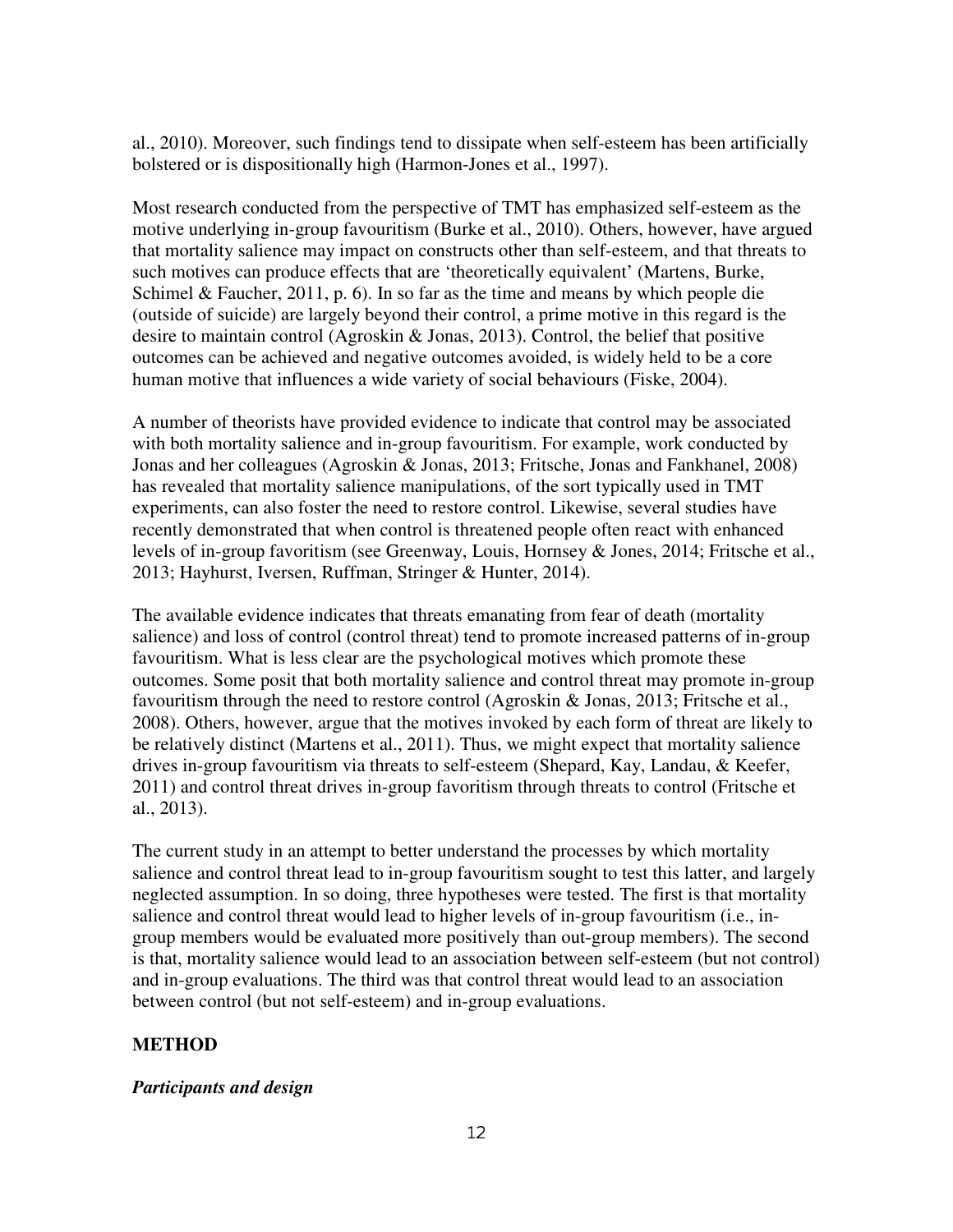One-hundred and twenty-five students took part in this study. The data from 30 were excluded. Sixteen did not identify as New Zealanders, 14 were born overseas. The remaining sample comprised 95 participants (72 women) aged between 17 and 26 (Mean age = 19). Using a between group's design, participants were randomly assigned to either a Mortality Salience ( $n = 33$ ), Control Threat ( $n = 32$ ), or baseline ( $n = 30$ ) condition. Following the mortality salience, control threat and baseline manipulations (and a short delay) perceptions of control and self-esteem were assessed. Immediately afterwards, participants were then given the opportunity to evaluate in-group (i.e., New Zealanders) and out-group members (i.e., Asians).

#### *Materials and procedure*

Participants were asked to complete a short essay as part of a study concerned with cultural differences in personality and social perception. In the mortality salience condition, participants were asked to "Describe the emotions that the thought of your own death arouses in you," and then "as specifically as you can, what you think will happen to you physically as you die and once you are physically dead" (Rosenblatt, Greenberg, Solomon, Pyszczynski, & Lyon, 1989). In the control threat condition, following Whitson and Galinsky (2008), participants were asked to "Recall a particular incident in which something happened and you did not have any control over the situation," and then "describe the situation in which you felt a complete lack of control." After other research in this area (see Pyszczynski et al., 2006) those in the baseline were asked to "Write down five thoughts which come to mind when imagining the experience of a painful dental procedure."

Previous research investigating the link between mortality salience, control threat and subsequent outcomes has revealed that the effects of these threats tend to emerge only after a short delay and distraction period (Agroskin & Jonas, 2013). As a result, participants were presented with a variety of distractor scales assessing various dimensions of personality, prior to the assessment of the measures tapping self-esteem, control and intergroup evaluations.

Self-esteem was assessed using the 7-item performance subscale of Heatherton and Polivy's (1991) State Self-Esteem Scale (SSES). Responses (e.g., I feel like I am not doing well, alpha = .78) were answered using a 5-point Likert scale. Control was assessed using the 8-item 'powerful others' subscale from Levenson's (1974) internal-external control scale. This subscale assesses whether outcomes are perceived to be under the control of the actions of the actor or powerful others. Responses (e.g., 'I feel like what happens in my life is mostly determined by powerful people', alpha = .78) were answered using an 8-point Likert scale. Scores were reversed so that higher scores reflected positive levels of esteem and control.

Following Hunter and colleagues (Hunter et al., 2005, 2011), intergroup evaluations were assessed using 20 pairs of 9-point trait ratings (cooperative-competitive, helpful-unhelpful,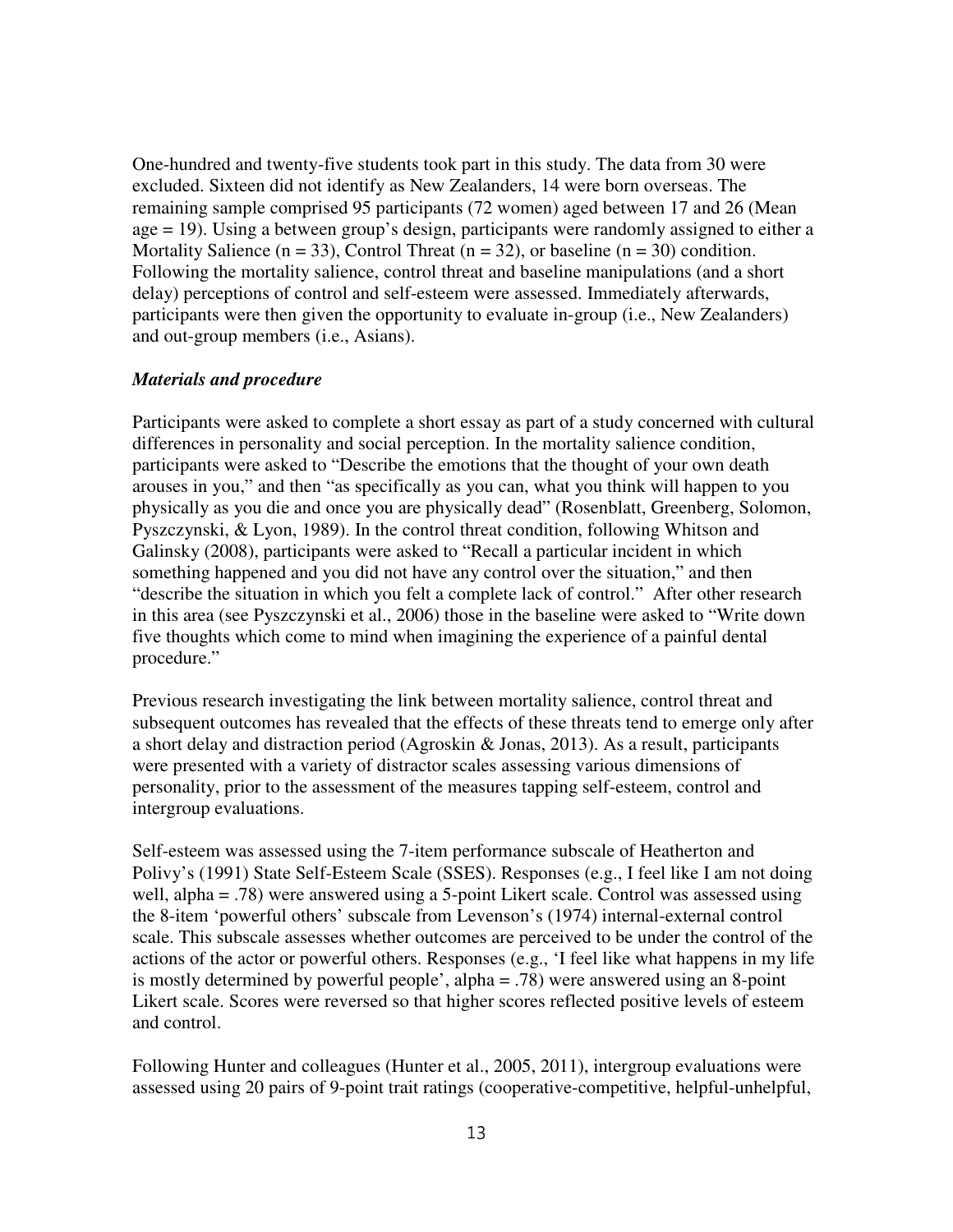selfish-unselfish, intelligent-unintelligent, strong-weak, warm-cold, flexible-rigid, manipulative-sincere, fair-unfair, honest-dishonest, friendly-unfriendly, trustworthyuntrustworthy, consistent-inconsistent; loud-soft-spoken, pushy-reticent, humble-arrogant, confident-shy, aggressive-non-aggressive, ignorant-well informed, straight forwardhypocritical). Using these scales participants were asked to evaluate in-group (i.e., New Zealanders) and out-group (i.e., Asians) members. Responses were summed in order to produce an overall rating for the in-group and the out-group.

#### **Results**

To examine in-group favouritism a 3 (condition: mortality salience, control threat, baseline) x 2 (target group of evaluation: in-group vs. out-group) mixed model ANOVA was conducted. The first factor was between groups. The second factor was within groups. Cell means are presented in Table 1.

|                       | N  | In-group |           | Out-group |           |  |
|-----------------------|----|----------|-----------|-----------|-----------|--|
|                       |    | М        | <b>SD</b> | M         | <b>SD</b> |  |
| Mortality<br>Salience | 33 | 128.94*  | 14.38     | 112.30    | 18.60     |  |
| Control<br>Threat     | 32 | 123.22*  | 15.51     | 107.69    | 16.84     |  |
| <b>Baseline</b>       | 30 | 126.50   | 17.41     | 117.73    | 15.61     |  |

**Table 1. New Zealanders ratings of in-group and out-group members for each condition.** 

\* More positive evaluation of the in-group than the out-group using Bonferroni  $t$ ,  $p < 0.01$ .

A main effect was found for target group of evaluation,  $F(1, 92) = 41.04$ ,  $p < .001$ ,  $\eta^2 =$ .31). Overall in-group members (i.e. New Zealanders,  $M = 126.24$ ,  $SD = 15.78$ ) were evaluated more positively than out-group members (i.e. Asians,  $M = 112.46$ ,  $SD = 17.41$ ). No interaction effects were found  $F(2, 92) = 1.30$ ,  $p = .28$ . Nevertheless because of the nature of our hypothesis, planned comparisons which contrasted in-group and out-group evaluations across each of the three conditions were subsequently conducted. This analysis revealed that there was a strong tendency to evaluate the in-group more positively than the out-group in both the mortality salience,  $t(32) = 4.66$ ,  $p < .001$ , and control threat conditions,  $t(31) = 3.95$ ,  $p < .001$ . A significant but less powerful effect was found in the baseline condition,  $t(29) = 2.48$ ,  $p < .02$ ). In the mortality salience condition ( $M = 16.64$ ), and control threat condition  $(M = 15.53)$  intergroup differentiation was almost twice that shown in the baseline condition  $(M = 8.77)$ . Moreover, the effects for the mortality salience and control threat conditions (critical alpha =  $3.19$ ,  $p < .01$ ), but not the baseline condition (critical alpha = 2.54) remained significant when Bonferroni's correction was applied.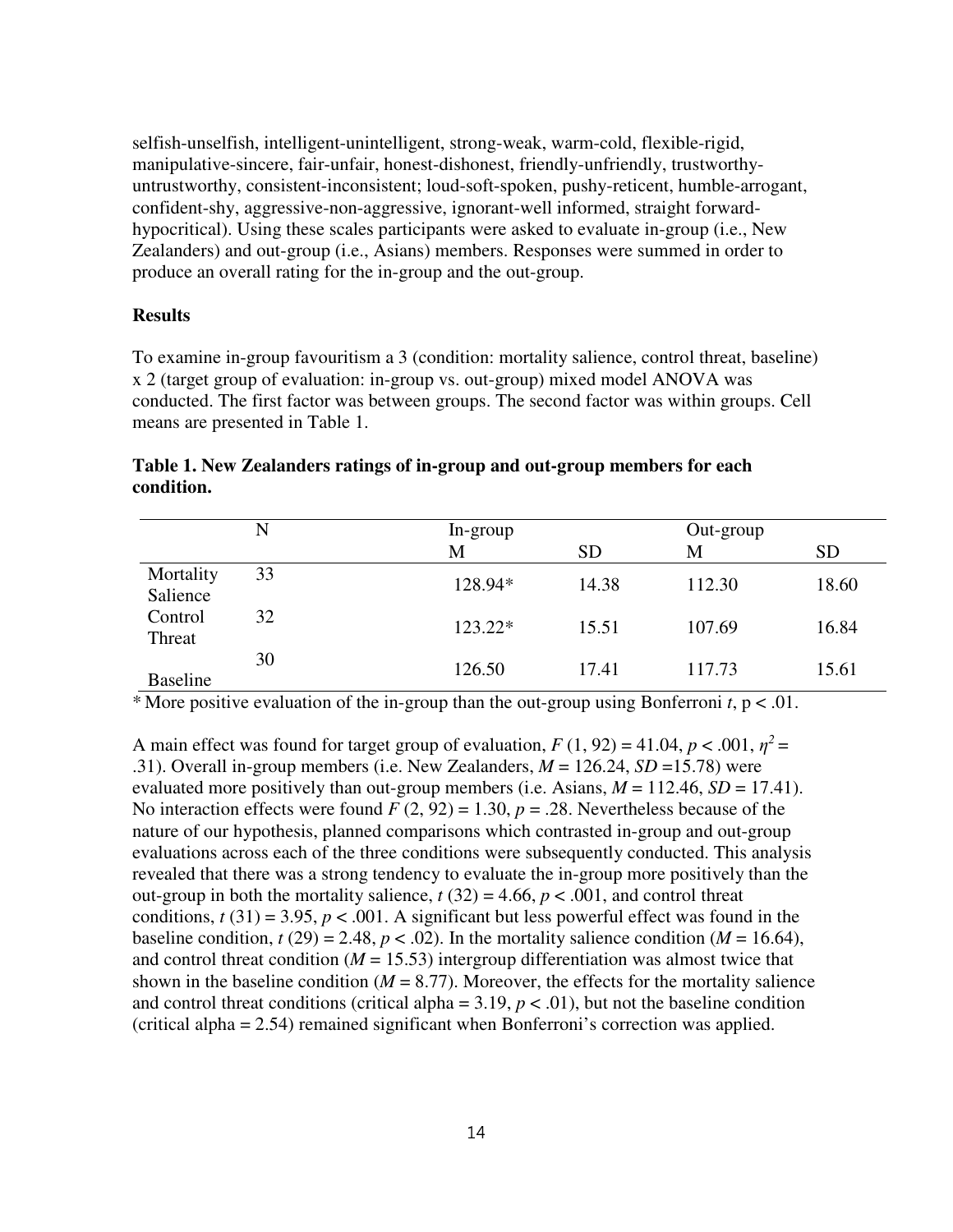In order to assess the initial association between in-group and out-group evaluations and self-esteem and locus of control in the mortality salience condition, a series of Pearson's correlations were initially conducted (see Table 2).

|                       | In-group                 | Out-group   |         |                          |
|-----------------------|--------------------------|-------------|---------|--------------------------|
|                       | Evaluations              | Evaluations | Control | Self-Esteem              |
| In-group Evaluations  | $\overline{\phantom{0}}$ | $.25*$      | $.27*$  | $.45**$                  |
| Out-group Evaluations | $\overline{\phantom{0}}$ |             | $-.06$  | $-.01$                   |
| Control               | -                        |             |         | $.51**$                  |
| Self-Esteem           | $\overline{\phantom{a}}$ | -           | -       | $\overline{\phantom{0}}$ |

**Table 2. Correlations between group evaluations, self-esteem, and control in the mortality salience condition.** 

\* p < .09, \*\* p < .01

As may be seen in Table 2, many of the variables are related. In-group evaluations are correlated positively with, out-group evaluations,  $r = .25$ ,  $p < .09$ , control,  $r = .27$ ,  $p < .09$ , and self-esteem,  $r = .45$ ,  $p < .01$ . Self-esteem is also correlated with locus of control ( $r =$  $.51, p < .01$ ). In order that we might adequately test our second hypothesis (that mortality salience would lead to an association between self-esteem (but not control) and in-group evaluations) we subsequently conducted a series of semipartial correlations. In these analyses we examined the correlation between self-esteem and in-group evaluation whilst controlling for control and out-group evaluations. Thus, as explained by Tabachnick and Fidell (2007) we are able to determine the unique association between our IV (self-esteem) and DV (in-group evaluations) whilst partialling out the respective contributions of our other IVs (i.e., control and out-group evaluations). This analysis revealed that the positive correlation between self-esteem and in-group evaluations remained significant,  $sr = .36$ ,  $p <$ .05, when control and out-group evaluations were held constant. No association was found between control and in-group evaluations,  $p = +0.07$ ,  $p = 0.67$ , when self-esteem and outgroup evaluations were held constant. In so far as these results confirm an association between self-esteem (but not control) and in-group evaluations they provide support for our second hypothesis.

In order to assess the association between in-group and out-group evaluations and selfesteem and locus of control in the control threat condition, a series of Pearson's correlations were initially conducted (see Table 3).

# **Table 3. Correlations between group evaluations, self-esteem, and control in the control threat condition.**

|                      | In-group                 | Out-group   |         |             |
|----------------------|--------------------------|-------------|---------|-------------|
|                      | <b>Evaluations</b>       | Evaluations | Control | Self-Esteem |
| In-group Evaluations | $\overline{\phantom{0}}$ | .06         | $-49**$ | $-.28$      |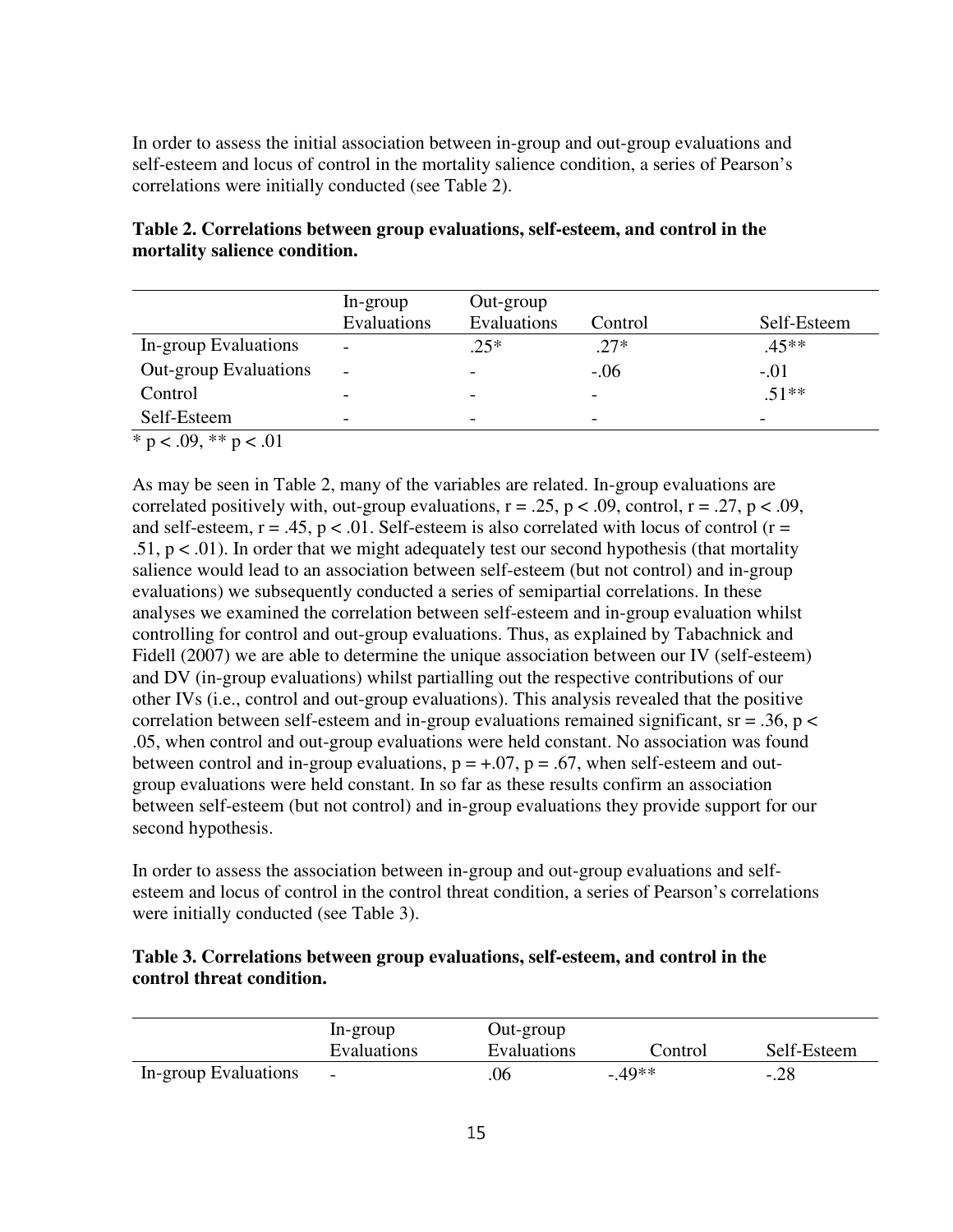| Out-group Evaluations - |                          | $\overline{\phantom{0}}$ |                          | $-.20$                   |
|-------------------------|--------------------------|--------------------------|--------------------------|--------------------------|
| Control                 | $\sim$                   | $\overline{\phantom{0}}$ | $\overline{\phantom{0}}$ | $.39*$                   |
| Self-Esteem             | $\overline{\phantom{0}}$ | $\overline{\phantom{0}}$ | $\overline{\phantom{0}}$ | $\overline{\phantom{0}}$ |
| * p < .05, ** p < .01   |                          |                          |                          |                          |

As shown in Table 3, in-group but not out-group evaluations correlated negatively with control,  $r = -0.49$ ,  $p < 0.01$ . Self-esteem also correlated positively with control,  $r = 0.39$ ,  $p <$ 0.5. Semipartial correlation conducted to assess these associations further revealed that the negative correlation between control and in-group evaluations remained significant, sr = -.43, p < .05, when self-esteem and out-group evaluations were held constant. No association was found between self-esteem and in-group evaluations,  $sr = -.07$ ,  $p = .71$ , when control and out-group evaluations were held constant. To the extent that these results confirm an association between control (but not self-esteem) and in-group evaluations they provide support for our third hypothesis.

In order to assess the association between in-group and out-group evaluations and selfesteem and control in the baseline condition, a series of Pearson's correlations were initially conducted (see Table 4).

As shown in Table 4, out-group, but not in-group evaluations correlated positively with locus of control,  $r = .48$ ,  $p < .01$ . Semipartial correlation revealed that this correlation remained significant,  $sr = .36$ ,  $p < .05$ , when self-esteem and in-group evaluations were held constant. No association was found between self-esteem and out-group evaluations, sr  $= .16$ ,  $p = .33$ , when control and in-group evaluations were held constant.

| Table 4. Correlations between group evaluations, self-esteem and control in the |  |
|---------------------------------------------------------------------------------|--|
| baseline condition.                                                             |  |

|                              | In-group<br>Evaluations  | Out-group<br>Evaluations | Control                  | Self-Esteem              |
|------------------------------|--------------------------|--------------------------|--------------------------|--------------------------|
| In-group Evaluations         | $\overline{\phantom{a}}$ | .33                      |                          | .09                      |
| <b>Out-group Evaluations</b> | $\overline{\phantom{0}}$ |                          | .48**                    | .28                      |
| Control                      | $\overline{\phantom{0}}$ |                          |                          | .25                      |
| Self-Esteem                  | $\overline{\phantom{0}}$ | -                        | $\overline{\phantom{0}}$ | $\overline{\phantom{0}}$ |

 $*$  p < .09,  $*$  p < .01

#### **DISCUSSION**

This study sought to gain insight on the inner mechanisms of mortality salience and control threat in order to understand how they influence in-group favouritism. In this regard, three hypotheses were tested. The first was that participants would show in-group favouritism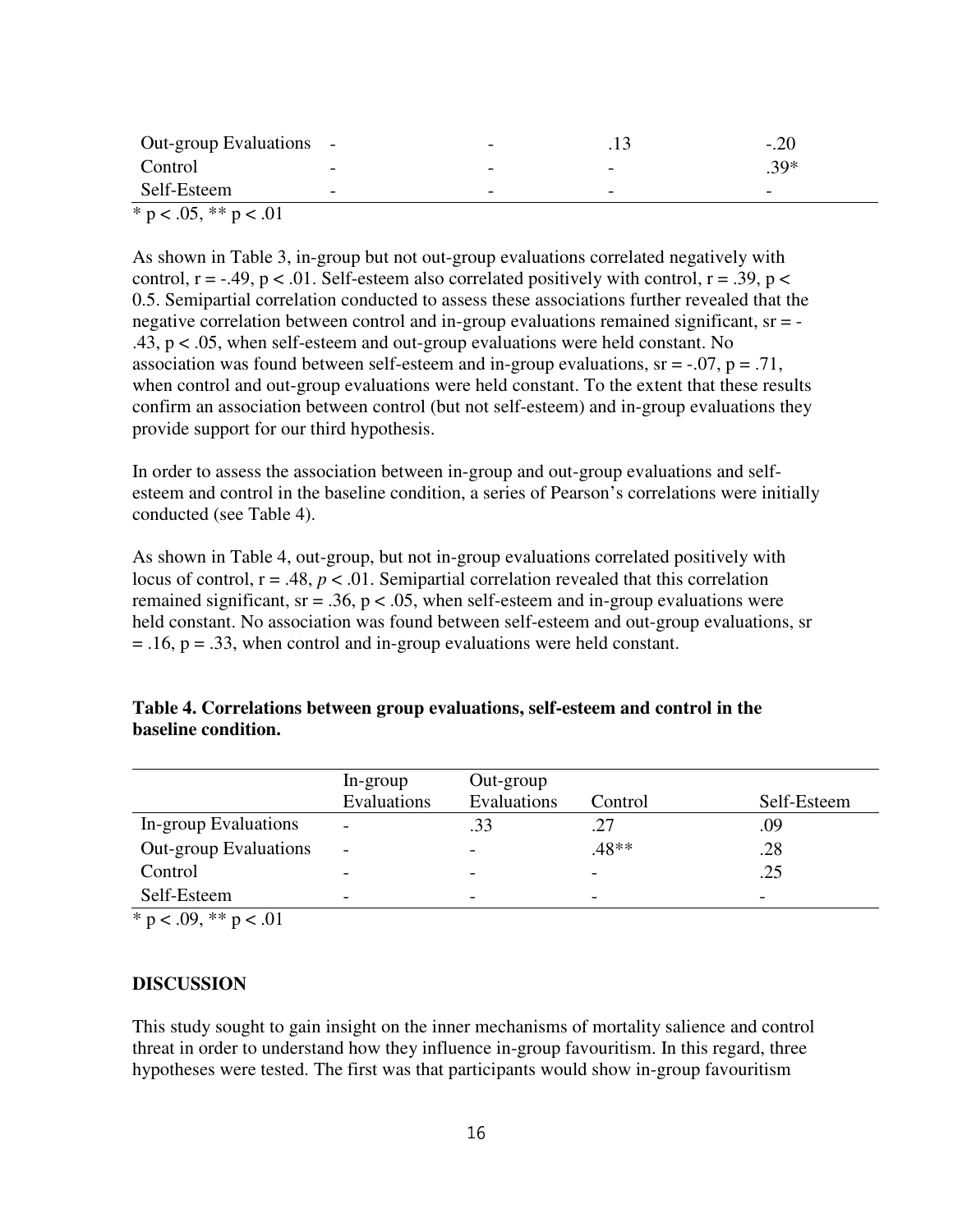following both mortality salience and control threat. The second was that, for participants in the mortality salience condition, in-group evaluations would correlate with self-esteem, but not control. The third was that, for participants in the control threat condition, in-group evaluations would correlate with locus of control, but not self-esteem.

The results supported all 3 hypotheses. Participants in both the mortality salience and control threat conditions evaluated in-group members (i.e. New Zealanders) more positively than out-group members (i.e. Asians). In the baseline condition New Zealanders were not significantly evaluated more highly than Asians. Thus, participants in both the mortality salience and control threat conditions showed enhanced in-group favouritism in contrast to those in the baseline condition. In the mortality salience condition, in-group evaluations were correlated positively with the self-esteem, but not control. In the control threat condition, in-group evaluations were correlated negatively with control (but not selfesteem). These findings suggest that both threats can promote in-group favouritism and that this occurs through different mechanisms. These results are consistent with the those found in the meta-analysis reported by Martens et al. (2011) suggesting that the processes involved in mortality salience and other forms of threat are relatively distinct**.** 

While these findings provide insight into the psychological mechanisms that influence ingroup favouritism, this study is not without criticism. One limitation relates to the fact that the sample was comprised of New Zealand university students. Such samples tend to contain people from Western, Educated, Industrialized, Rich, and Democratic (WEIRD) societies which are not representative of other parts of the world (Henrich, Heine, & Norenzayan 2010). Indeed, there is some evidence to suggest that the patterns of in-group favoritism discerned in the current study might not be replicated in an Eastern culture (Burke et al., 2010).

A second limitation of this research is that it tended to focus on specific aspects of selfesteem and control. This means our results should be treated with caution as they do not generalize to other forms of self-esteem and control (see Hunter, Reid, Stokell & Platow, 2000). That said, the performance subscale of self-esteem used in the present study which focuses on 'ability, intelligence, and well-being' is consistent with the self-esteem scales used in other mortality salience studies (see Rosenblatt et al, 1989). Likewise, with respect to our measure of control, we utilized 'the powerful others' subscale. This scale, represents the feelings of control that the individual has in regards to the actions of powerful others (Levenson, 1974) and may have been particularly potent in the context of intergroup relations in the current situation, where members of the Asian out-group constitute a threat (Hayhurst et al., 2014).

Overall, this study reports preliminary evidence indicating that mortality salience and control threat can promote in-group favouritism and that this occurs via different mechanisms. Mortality salience it would seem foster attempts to restore self-esteem through in-group favouritism. Likewise, control threat appears to influence attempts to restore control through in-group favouritism. Future research should examine the extent to which these findings may be generalized to other cultures and are manifest using alternative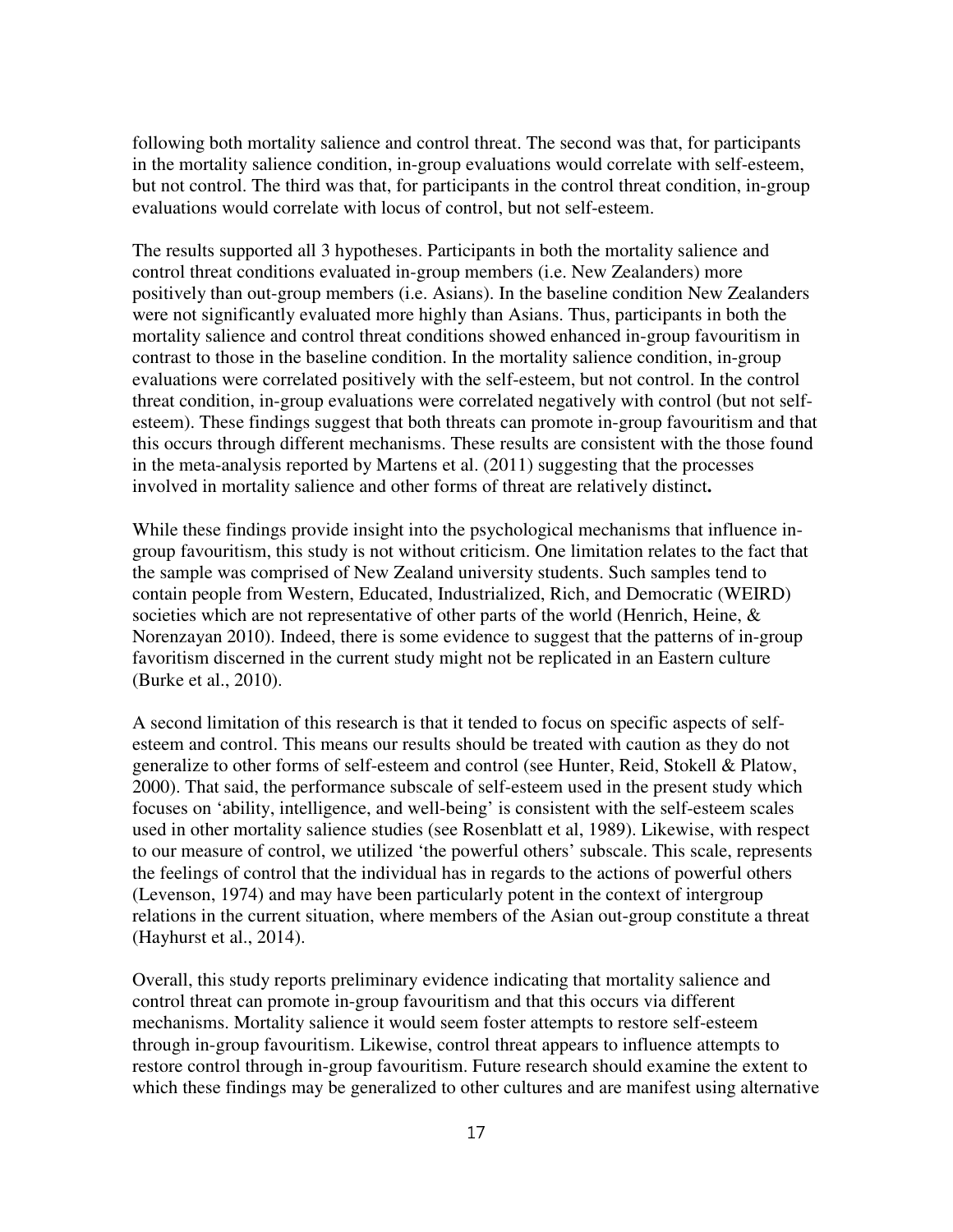measures of self-esteem and control. It is hoped that, ultimately, such work will help pave the way for intergroup reconciliation (see Stringer et al. 2010).

## **REFERENCES**

Agroskin, D., & Jonas, E. 2013. "Controlling death by defending in-groups – meditational insights into terror management and control restoration." *Journal of Experimental Psychology 4*:1144-1158.

Burke, B. L., Martens, A., & Faucher, E. H. 2010. "Two Decades of Terror Management Theory: A Meta-Analysis of Mortality Salience Research." *Personality and Social Psychology Review 14*:155-195.

Fiske, S. T. 2004. *Social beings: Core social motives in social psychology.* New Jersey: Wiley.

Fritsche, I., Jonas, E., Ablasser, C., Beyer, M., Kuban, J., Manger, A-M., Schultz M. 2013. "The power of we: Evidence of group based control." *Journal of Experimental Social Psychology 49*:19-32.

Fritsche, I., Jonas, E., & Fankhanel, T. 2008. "The role of control motivation in mortality salience effects on in-group support and defense." *Journal of Personality and Social Psychology 95*:524-541.

Greenaway, K. H., Louis, W. R., Hornsey, M. J., & Jones, J. M. 2014. "Perceived control qualifies the effects of threat on prejudice." *British Journal of Social Psychology 53*:422- 442.

Harmon-Jones, E., Simon, L., Greenberg, J., Pyszczynski, T., Solomon, S., & McGregor, H. 1997. "Terror management theory and self-esteem: Evidence that increased self-esteem reduced mortality salience effects." *Journal of Personality and Social Psychology 72*:24- 36.

Hayhurst, J., Iversen, G., Ruffman, T., Stringer, M., & Hunter, J. A. 2014. "Perceived control and in-group evaluations." in *Psychology of prejudice: New research,* edited by T. Draper. New York: Nova.

Heatherton, T. F., & Polivy, J. 1991. "Development and validation of a scale for measuring state self-esteem." *Journal of Personality and Social Psychology 60*:895-910.

Henrich, J., Heine, S. J., & Norenzayan, A. 2010. "The weirdest people in the world?" *Behavioral and Brain Sciences 33*: 61-135.